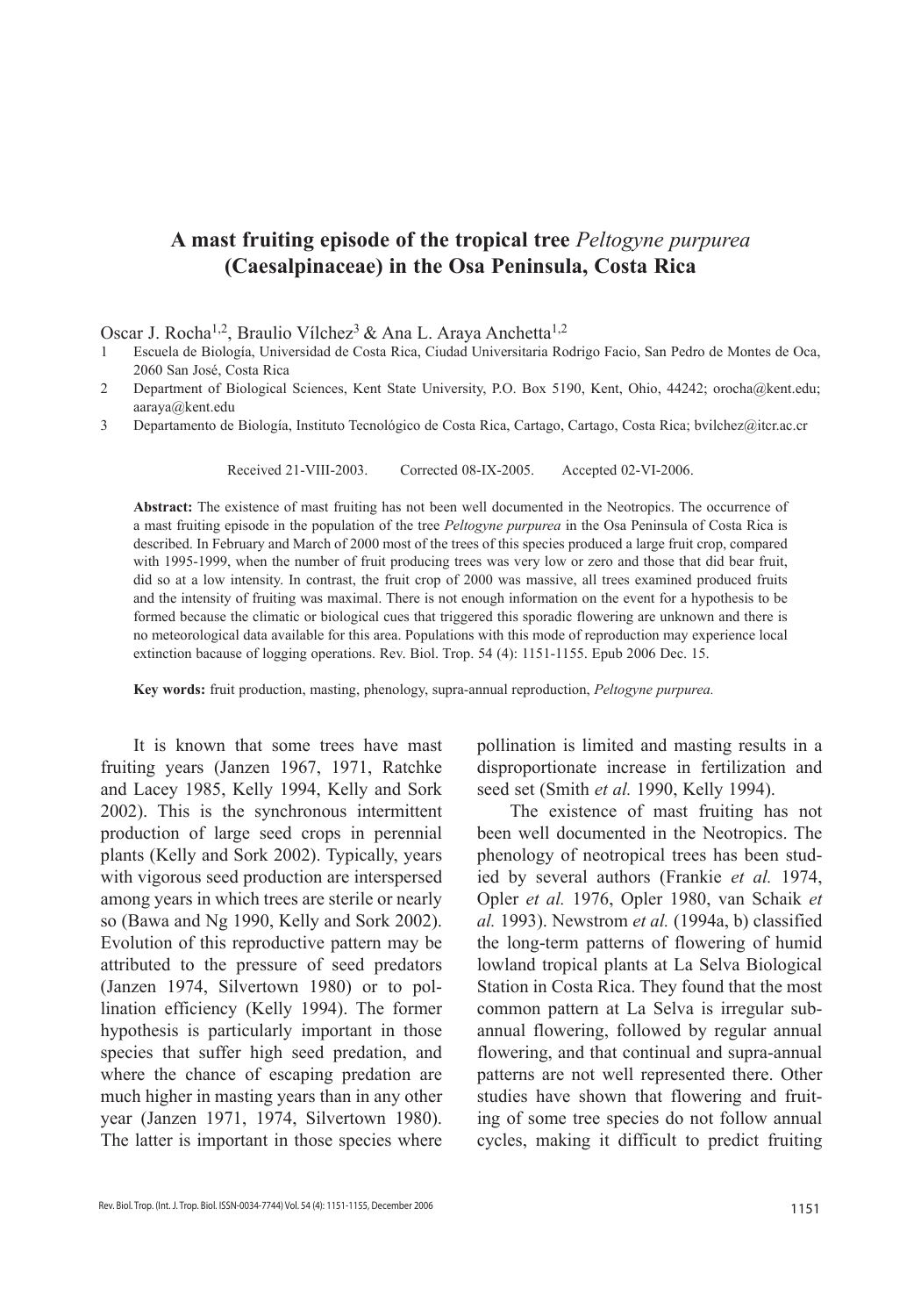episodes (Ng and Loh 1974, Newstrom *et al.*  1994a, b).

It is not clear what triggers flowering and seeding in plants showing supra-annual patterns. In the Old World family Dipterocarpaceae, mast fruiting is infrequent, and it is synchronized at intervals of several years, but there is out of phase sporadic fruiting by one or several individuals (Chan 1980, Manokaran and Swaine 1994, Sakai *et al.* 1999). Mast fruiting in Dipterocarps is assumed to result from a drop of approximately 2 °C or more in minimum night-time temperature for three or more nights in a row (Ashton *et al.* 1988). Rain may also be an important factor for timing and spacing for flowering at least in some tropical plants (Tyrrel and Coe 1974, Opler *et al.* 1976, Monasterio and Sarmiento 1976, Reich and Borchert 1982). However, others have argued that weather alone can not be responsible for masting (Kelly 1994, Kelly and Sork 2002).

Janzen (1967, 1971) provides alternative hypotheses for induction of flowering and seeding trees. He proposes that the peak of flowering in dry forest trees is the result of selection for sexual reproduction at the most opportune time of the year, and not the result of "immutable physiological processes which can only occur at that time of the year". He claims that flowering and seeding during the dry season eliminates interference of sexual reproduction with vegetative processes and allows for the maximization of the use of pollinators and dispersal agents (Janzen 1967). He also proposes that the intermittent seed crop may reduce losses of seeds due to predation (predator satiation hypothesis) (Janzen 1971, 1974, Silvertown 1980). However, Reich and Borchert (1982) argue that there is no reason to assume that flowering in the dry forest tree *T. chrysantha* might have evolved as a consequence to the interaction with biotic factors such as the availability of pollinators as proposed by other authors (Janzen 1967, Frankie *et al.* 1974, Gentry 1974).

*P. purpurea* (Pittier) (Caesalpinaceae) is an important timber species in Costa Rica. It is restricted to few forest patches in

Southwestern Costa Rica and Northwestern Panama (Holdridge and Poveda 1975, Jiménez and Poveda 1991). *P. purpurea* is often a dominant species. In the region of Mogos in the Osa Peninsula of Costa Rica, the importance value index (IVI) of this species is second among all timber trees (Table 1). Because of its economic value, *P. purpurea* is being intensively harvested in the Osa Peninsula of Costa Rica, despite being considered a threatened species (Jiménez 1993). Here, we report the occurrence of a mast fruiting episode in *P. purpurea* in the Osa Peninsula. In addition, we discuss the implications of this finding for the adequate conservation, utilization, and management of this species.

In 1989, one of us (BV) started a project to evaluate the impact of selective logging on the population dynamics of *P. purpurea.* As part of this study, the phenology of 12 trees in the region of Mogos was monitored for two years, using the methodology proposed by Fournier (1974). Four phenological events were defined: leaf flushing, leaf shedding, flowering, and fruiting (green and mature fruits) with each rated according to an arbitrary scale indicating the intensity of the phenological stage. Sampling size and scoring frequency were conducted as proposed by Fournier (1974) and Fournier and Charpantier (1975).

In 1995 and 1996, only four of the twelve trees flowered. However, in 1995 only one tree produced mature fruits, and the intensity of fruiting was low (only 5 % of the crown exhibited fruits). In 1996, only one tree flowered, but it did not produce fruits. In contrast, in 2000, all trees examined produced fruits (a total of thirteen trees were scored for phenological intensity, but we collected seeds for more than forty trees), and the scores obtained for this phenological event indicated that the entire crown was producing fruits (Table 2). In 2001 and 2002, fruit and seed production were similar to that observed during prior years. These findings indicate that in 2000 the reproduction of *P. purpurea* was well synchronized and the intensity of flowering and fruiting was maximal.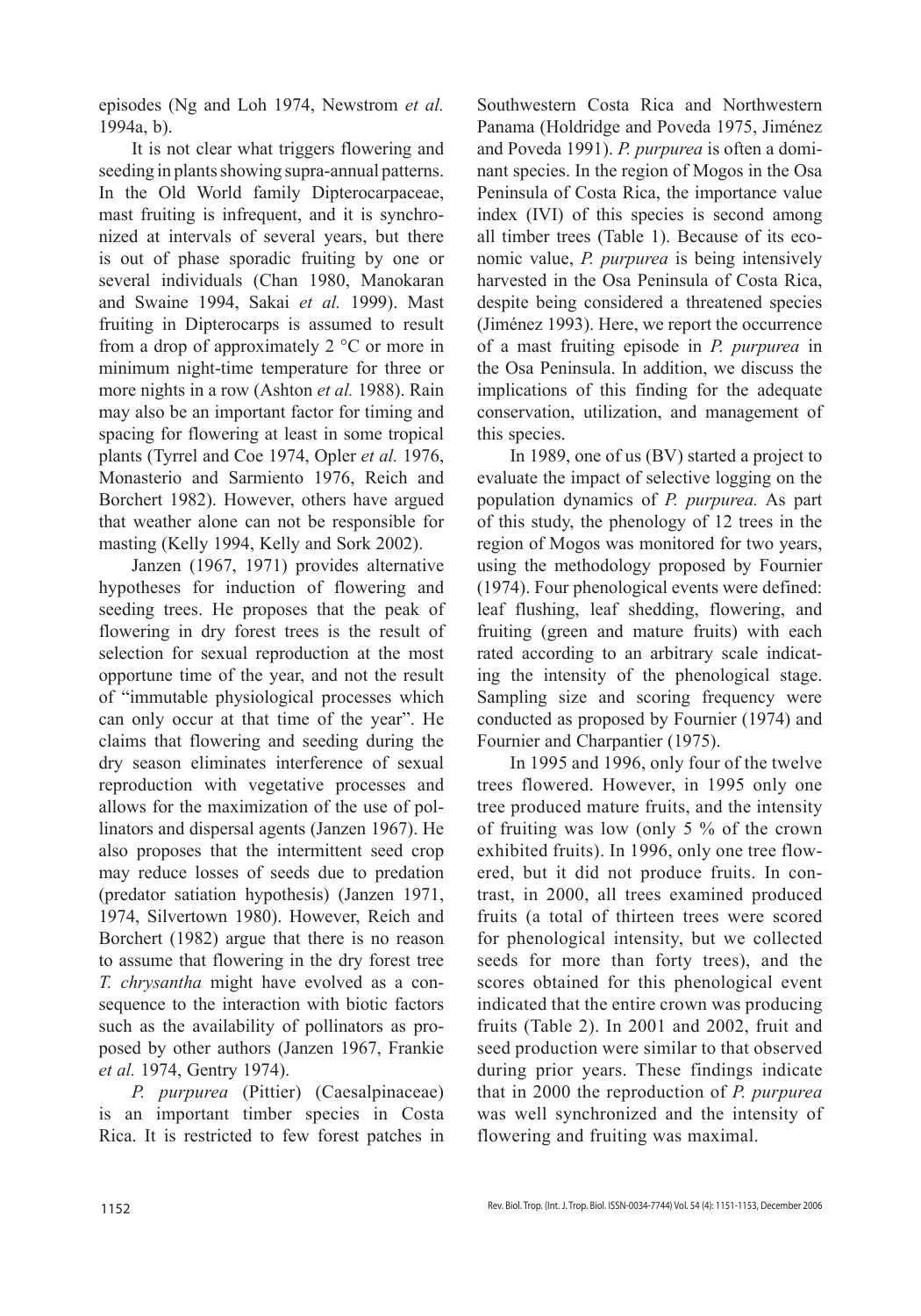#### TABLE 1

*Relative dominance, relative abundance, relative frequency and importance values of the five most important timber species in the rain forest of Mogos, Osa Peninsula, Costa Rica*

| <b>Species</b>        | Family             | Relative *<br>dominance | Relative *<br>abundance | Relative *<br>frequency | Importance<br>value $*(IVI)$ |
|-----------------------|--------------------|-------------------------|-------------------------|-------------------------|------------------------------|
| Virola koschnvi       | Myristicaceae      | 4.05                    | 2.12                    | 8.75                    | 14.92                        |
| Peltogyne purpurea    | Caesalpinaceae     | 7.77                    | 1.36                    | 5.75                    | 14.88                        |
| Copaifera camibar     | Caesalpinaceae     | 4.14                    | 1.24                    | 4.75                    | 10.13                        |
| Protium spp.          | <b>Burseraceae</b> | 0.64                    | 1.71                    | 7.00                    | 9.36                         |
| Symphonia globulifera | Clusiaceae         | 1.17                    | 1.42                    | 5.50                    | 8.09                         |
| Couratari guianensis  | Lecythidaceae      | 4.25                    | 0.65                    | 2.75                    | 7.65                         |

\* calculated according to Mueller-Dombois and Ellenberg (1974), where

Relative dominance  $=$  total basal area of the species  $x$  100 total basal area of all species

Relative abundance = number of individual of the species  $x$  100 total number of individuals

Relative frequency  $=$  frequency of a species x 100

sum frequency of all species

Importance value index  $(IVI)$  = relative dominance + relative abundance + relative frequency

TABLE 2 *Fruiting trends of* P. purpurea *in 1995, 1996 and 2000*

|      | Number of<br>Trees | Number of<br>flowering trees      | Number of<br>fruiting trees       | Date of fruit<br>production |
|------|--------------------|-----------------------------------|-----------------------------------|-----------------------------|
| Year | Monitored          | $\left( \text{score } \% \right)$ | $\left( \text{score } \% \right)$ |                             |
| 1995 | 12                 | 4(35)                             | 1(5)                              | Nov-Dec                     |
| 1996 | 12                 | 4(35)                             | 0(0)                              |                             |
| 2000 | 13                 | 13 (100)                          | 13 (100)                          | Feb-March                   |

Number of trees and scores for the intensity of the phenological event (in parenthesis) are given according to Fournier (1974).

The observation presented here seems to fit within the category of supra-annual fruiting proposed by Newstrom *et al.* (1994a). The last

fruiting event might have occurred between nine and twelve years prior to 2000. We base this assumption in two observations. First, one of us (BV) initiated a demographic study of *P. purpurea* in 1990 and found only saplings in the understory (Vilchez-Alvarado1998). Second, the first two authors searched for seedlings every year since that time, and never found a single one until 2000. In contrast, in 2000, seeds were visible on the forest floor, as never observed in previous years and later it was possible to find hundreds of seedlings per square meter around reproductive trees.

There is not enough information on the event for a hypothesis to be formed because the climatic or biological cues that triggered this sporadic flowering are unknown and there is no meteorological data available for this area.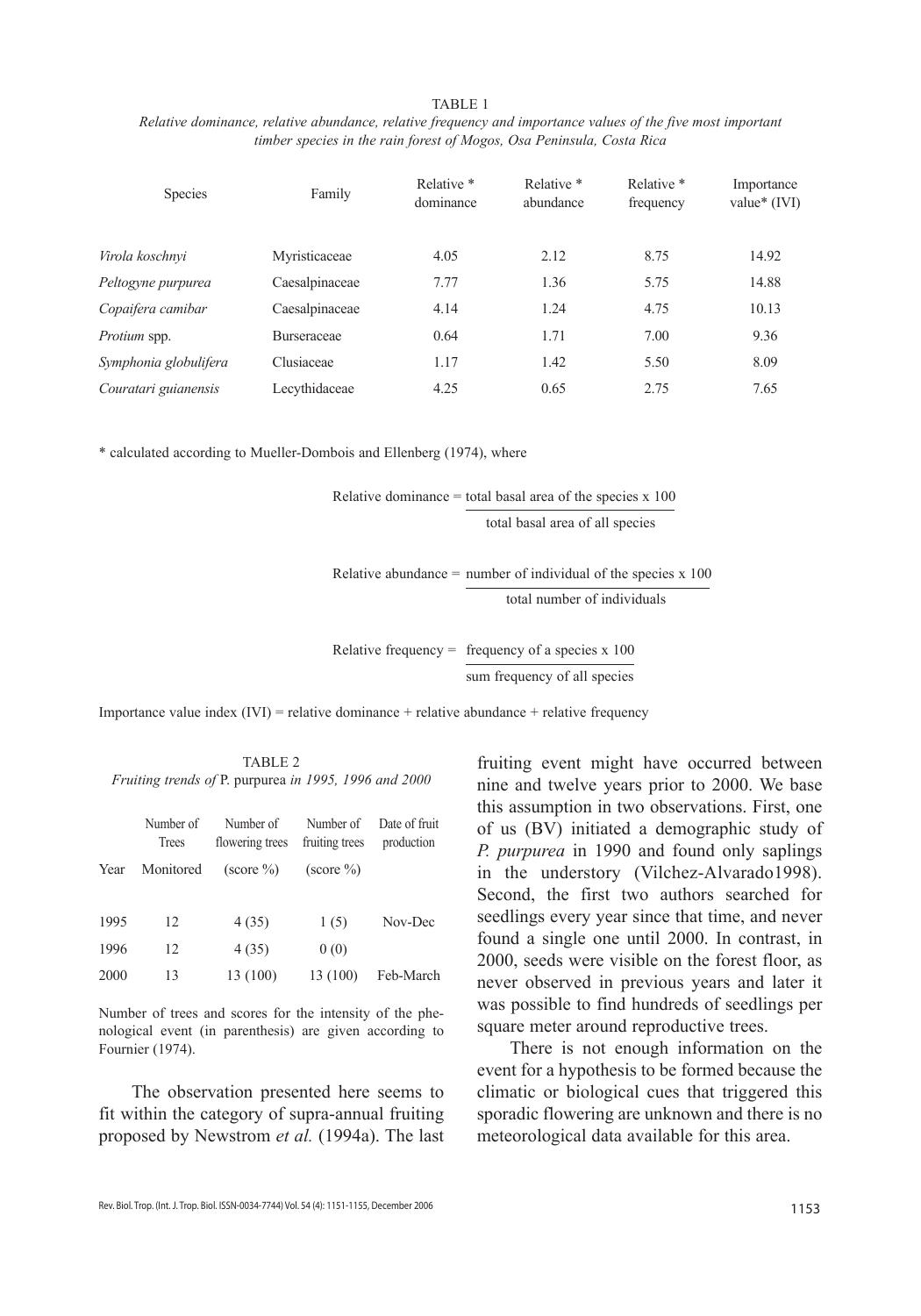This species is selectively logged in Costa Rica. However, logging operations do not take into account major reproductive events as the one described above. Typically, it is assumed that the target species follows an irregular sub-annual or regular annual reproductive pattern. Therefore, it is important to study the impacts of such practices on species that show supra-annual patterns in their reproduction. Depending on the magnitude of the impact, targeted populations showing this mode of reproduction may experience local extinction. However, insufficient data makes it difficult to predict the outcome of these practices.

## ACKNOWLEDGMENTS

The authors thank M.E. Zaldívar, M.V. Gutiérrez, and one anonymous reviewer for advice, comments, and/or criticisms on a previous version of this manuscript; L. Castro, E. Castro and G. Aguilar for field assistance. This work was supported by the International Foundation for Science grant (grant IFS 1943- 2), the International Plant Genetic Resources Institute and the Center for International Forestry Research (grants 96/ 073, 97/052, and 98/049), and a University of Costa Rica grant (VI-111-91-223) to O.J. Rocha.

### Resumen

Se describe un episodio de fructificación en masa en una población de *Peltogyne purpurea* de la Península de Osa, Costa Rica. En febrero y marzo de 2000, la mayor parte de los árboles de esta especie tuvo una gran cosecha de frutos. En los años anteriores, desde 1995, ninguno o muy pocos árboles produjeron frutos y la producción por árbol fue escasa. La cosecha del año 2000 fue masiva y todos los árboles examinados produjeron frutos abundantes. Este patrón reproductivo podría producir extinciones locales si la extracción maderera no lo toma en cuenta.

**Palabras clave:** producción de frutos, fructificación mastal, fenología, reproducción supra-anual, *Peltogyne purpurea.*

### REFERENCES

- Ashton, P.S., T.J. Givnish & S. Appanah. 1988. Staggered flowering in the Dipterocarpaceae: New insights into floral induction and the evolution of mast fruiting in the seasonal tropics. Am. Nat. 132: 44-60.
- Bawa, K.S. & F.S.P. Ng. 1990. Phenology-commentary, p. 17-20. *In* K.S. Bawa & M. Hadley (eds.). Reproductive ecology of tropical forest plants. Parthenon, Paris, France.
- Chan, H.T. 1980. Reproductive biology of some malaysian dipterocarps. II. Fruitng and seedling studies. Malay. For. 43: 438-451.
- Fournier, L.A. 1974. Un método cuantitativo para la medición de características fenológicas de árboles. Turrialba 24: 422-423.
- Fournier, L.A. & C. Charpantier. 1975. El tamaño de la muestra y la frecuencia de las observaciones en el estudio de características fenológicas de los árboles tropicales. Turrialba 25: 45-48.
- Frankie, G.W., H.G. Baker & P.A. Opler. 1974. Comparative phenological studies of trees in tropical wet and dry forests in the lowlands of Costa Rica. J. Ecol. 62: 881-919.
- Gentry, A.H. 1974. Flowering phenology and diversity in tropical Bignoniaceae. Biotropica 6: 64-68.
- Holdridge, L.R. & L.J. Poveda. 1975. Árboles de Costa Rica. Vol. 1. Palmas, otras monocotiledóneas y árboles con hojas compuestas o lobuladas. Centro Científico Tropical, San José, Costa Rica. 546 p.
- Janzen, D.H. 1967. Synchrony of sexual reproduction of trees within the dry season in Central America. Evolution 21: 620-637.
- Janzen, D.H. 1971. Seed predation by animals. Ann. Rev. Ecol. Syst. 2: 465-492.
- Janzen, D.H. 1974. Tropical black water rivers, animals and mast fruiting by Dipterocarpaceae. Biotropica 4: 69-103.
- Jiménez, Q. 1993. Árboles maderables en peligro de extinción en Costa Rica. INCAFO, San José, Costa Rica. 121 p.
- Jiménez, Q. & L.J. Poveda. 1991. Árboles maderables nativos de Costa Rica. Museo Nacional de Costa Rica, San José, Costa Rica. 32 p.
- Kelly, D. 1994. The evolutionary ecology of mast seeding. Trends Ecol. Evol. 9: 465-470.